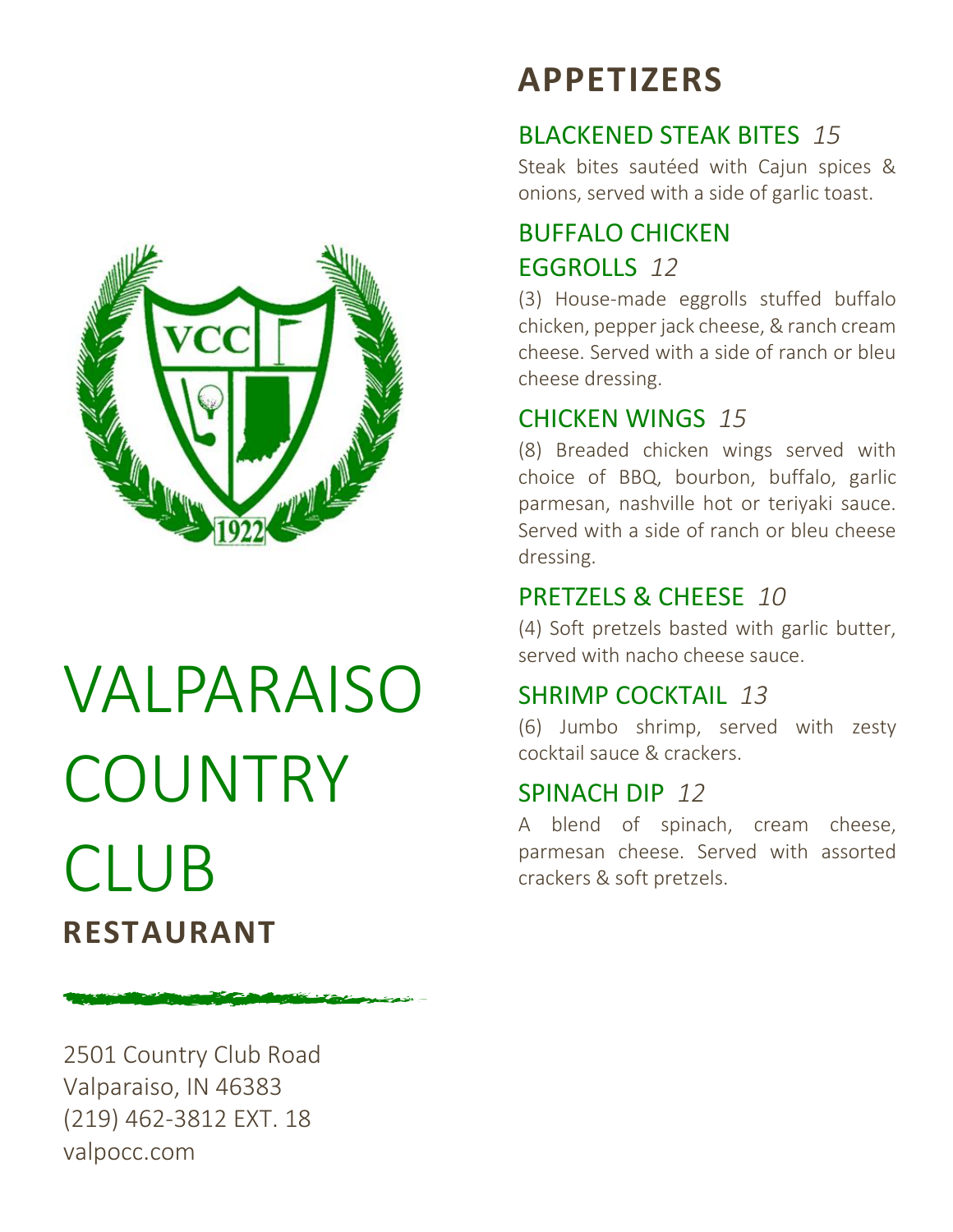# **SALADS**

(ALL SERVED WITH CHOICE OF DRESSING)

#### CHICKEN SALAD PLATE *13*

Chicken salad, fresh fruit, cottage cheese, crackers, & a slider bun

#### CLASSIC CAESAR SALAD *11*

Romaine, parmesan crisps, & croutons tossed in Caesar dressing. Add chicken *\$5* Shrimp *\$8*

#### FRIED CHICKEN SALAD *13*

Chicken tenders, shredded cheese, bacon, tomato, egg, & bleu cheese crumbles atop a bed of mixed greens (*available buffalo style* or Nashville hot)

## STEAK SALAD *16*

Grilled rib eye steak, bacon, egg, red onion, sliced tomato, pepper jack cheese, & fried jalapeno strips atop a bed of mixed greens.

## STRAWBERRY SPINACH SALAD *12*

Strawberries, red onion, bleu cheese crumbles, & candied walnuts atop a bed of baby spinach. Add Chicken *\$5/* Shrimp *\$8*

# **BURGERS & SANDWICHES**

(ALL SERVED WITH CHOICE OF SIDE)

# BACON CHEDDAR BURGER *13*

Burger patty topped with cheddar cheese, bacon, lettuce, tomato, & onion, served on a brioche bun.

# GRILLED RIB EYE SANDWICH *15*

6-ounce grilled rib eye topped with grilled onions, served on a garlic roll.

# BACON CHEESEBURGER SLIDERS

# PRIME RIB SANDWICH *15*

Shaved prime rib topped with mozzarella cheese & grilled onions, served on a garlic roll with au jus.

# SOUTHERN FRIED CHICKEN SANDWICH *13*

Fried buttermilk chicken breast, chipotle aioli, lettuce, tomato, & pickle chips, served on a brioche bun (*available buffalo style w/pepper jack cheese or Nashville hot)*

# **DRESSINGS:**

1000 Island, Balsamic Vinaigrette, Bleu Cheese, Caesar, Chipotle Lime Balsamic, Chipotle Ranch, French, Honey Mustard, Italian, Raspberry Vinaigrette

# **SIDES:**

Applesauce, Fruit, Coleslaw, Cottage Cheese, Curly Fries, French Fries, Baked Potato, Roasted Garlic Mashed, Onion Rings, Mac & Cheese (\$3 when paired with a burger or sandwich)